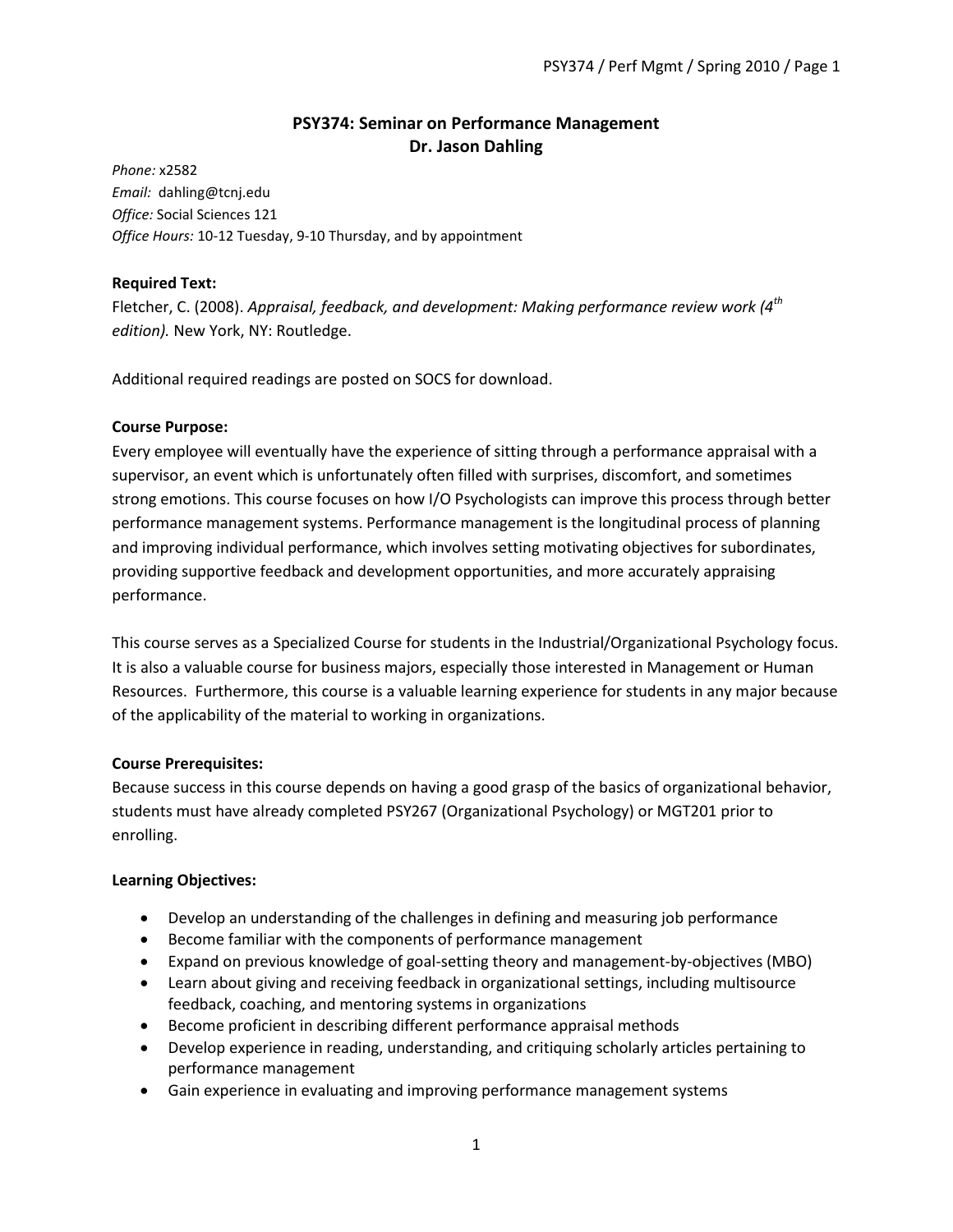# **Assignments and Communication:**

Readings will be posted on SOCS for you to download. It is your responsibility to print these articles, read them, and bring them to class. I will also use SOCS for all course communication. If you do not use your TCNJ e-mail account, please forward e-mail from that account to the account that you check regularly.

#### **Course Assignments & Assessment:**

- 1. Discussion Facilitation. Each student will lead the discussion on a selected day of class. Discussion leaders are responsible for providing a very short overview (1-2 minutes) of their reading(s), followed by a series of questions designed to generate 20-30 minutes of discussion. You are to ask, not answer, your questions, so focus on developing questions that will encourage discussion. Discussion questions should not be exam-type questions that test recall (e.g., "what are the five good characteristics of an appraisal system in Table 2?"), but rather questions designed to elicit conversation or elaboration on an issue or point. You are responsible for sending me a copy of your discussion questions *by the class meeting prior to your assigned discussion day*.
- *2.* Exams. Two exams will be given during the course, one as a midterm and one during finals week. *Exams are not cumulative*; the final will only cover material discussed after the midterm. Each exam includes both an in-class and a take-home component. The in-class component (70 points) will consist of short answer questions. The take-home component (30 points) will consist of an essay question. For both exams, the take-home essay question will be provided on the last class meeting before the exam and will be due on the scheduled exam day. Responses to the essay are not to exceed four double-spaced, single-sided pages. The take-home essay is open book, although you are expected to complete it individually. Plagiarism will be handled in accordance with the College policy – see the selection below on Academic Integrity for clarification.
- 3. Class Participation. Discussion and engagement are critical to your success in this course. It is your responsibility to read -- and *think* about the readings -- so that you can contribute to our discussion of the points that they raise. Simply being present and awake does not constitute participation. For full credit, I expect that you will make several substantive comments on the discussion during each class meeting.
- 4. Analysis of a Performance Management System. In response to a performance management system provided to you by me or acquired through an employer, you will be responsible for expanding on our class discussion to write a paper about how this system could be improved. Further details will be provided in class at a later date.

|                                 | <b>TOTAL:</b> | 400 points |  |
|---------------------------------|---------------|------------|--|
| Analysis of an Appraisal System |               | 100 points |  |
| <b>Class Participation</b>      |               | 75 points  |  |
| Exams: 2 at 100 points each     |               | 200 points |  |
| <b>Discussion Facilitation</b>  |               | 25 points  |  |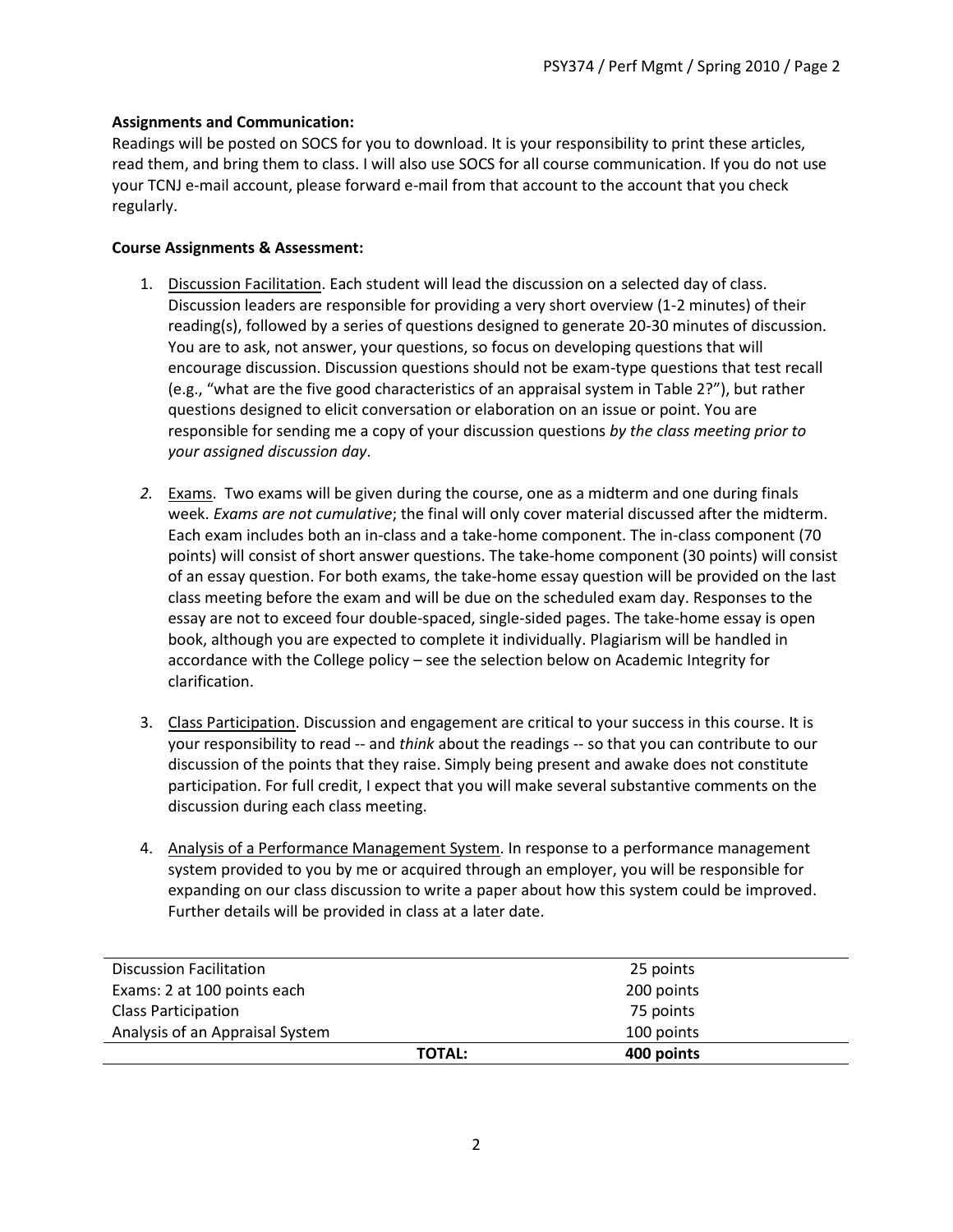| <b>EARNED PERCENTAGE</b> | <b>COURSE</b> | <b>EARNED</b>    | <b>COURSE</b> |
|--------------------------|---------------|------------------|---------------|
| <b>TOTAL</b>             | <b>GRADE</b>  | PERCENTAGE TOTAL | <b>GRADE</b>  |
| 93-100%                  | A             | 73-76%           | C             |
| 90-92%                   | А-            | 70-72%           | $C-$          |
| 87-89%                   | B+            | 67-69%           | D+            |
| 83-86%                   | B             | 60-66%           | D             |
| 80-82%                   | B-            | <60%             | F             |
| 77-79%                   | C+            |                  |               |

# **Late Policy:**

The syllabus notes the dates of tests and due dates of projects. I set these deadlines well in advance so that you should have no problems meeting them. Accordingly, make-up exams will not be provided except in extreme extenuating circumstances, defined at my discretion, and in all cases supported with documentation. Because analysis papers are due at the end of the semester, late papers will not be accepted under any circumstances.

# **Attendance and Participation:**

Attendance is expected in accordance with College policies. If you do miss class, it is your responsibility to contact a class member to find out what you missed. Every class period is important and it is not possible for me to summarize in an e-mail what I will cover in an entire class period. If, after contacting a classmate and getting the notes from him/her, you still have questions or need any information, then please see me. The success of this class depends on your active participation, and I expect each student to regularly participate in class discussions and to raise any questions when necessary.

# **Academic Integrity**

Cheating and Plagiarism are serious violations of the college's Academic Integrity Policy and will be dealt with accordingly. Any student found cheating or plagiarizing will receive a zero for that assignment, quiz, or exam, and further action may be taken in accordance with the college's policy. It is your responsibility to familiarize yourself with the College's policy on Academic Integrity, available in full here:

http://www.tcnj.edu/~academic/policy/integrity.html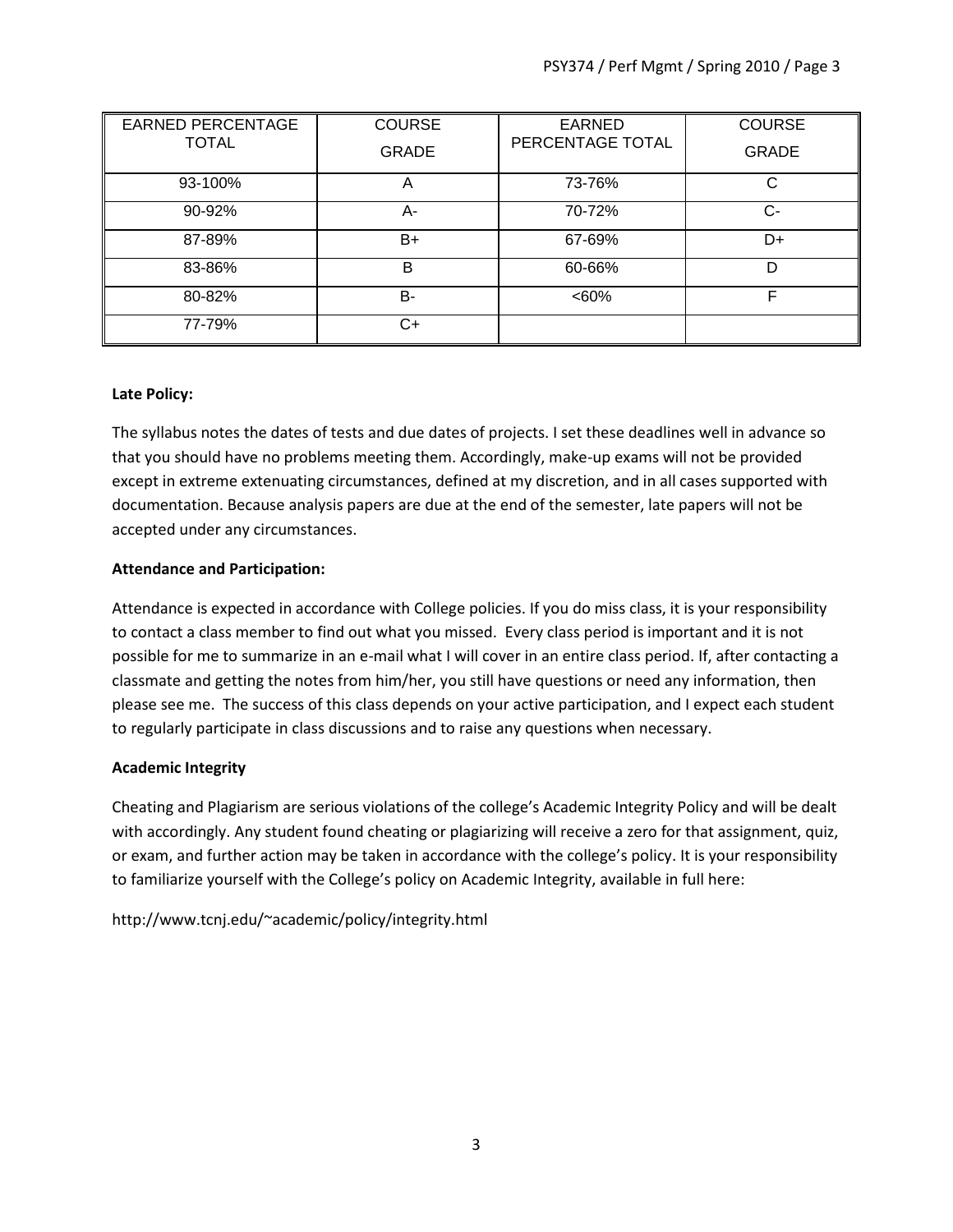# **Tentative Schedule**

| <b>Date</b> |                         | <b>Topics &amp; Reading for Class</b>                                                                                    | Items Due,<br><b>Notes</b> |
|-------------|-------------------------|--------------------------------------------------------------------------------------------------------------------------|----------------------------|
| Jan         | 21                      | <b>Overview of Performance Management</b>                                                                                |                            |
|             |                         | Reading:                                                                                                                 |                            |
|             |                         | Fletcher, Chapter 1 & 2                                                                                                  |                            |
|             | 25                      | What is Performance?                                                                                                     |                            |
|             |                         | Reading:                                                                                                                 | Motowidlo                  |
|             |                         | Motowidlo, S.J. (2003). Job performance. In W.C. Borman, D.R. Ilgen, & R.J.                                              | outline due                |
|             |                         | Klimoski (Eds.), Handbook of psychology: Industrial and organizational                                                   |                            |
|             | 28                      | psychology, vol. 12 (pp. 39-53). Hoboken, NJ: John Wiley & Sons.<br>Aligning Performance Goals with Strategic Objectives |                            |
|             |                         | Reading:                                                                                                                 |                            |
|             |                         | Schiemann, W.A. (2009). Aligning performance management with                                                             |                            |
|             |                         | organizational strategy, values, and goals. In J.W. Smither & M. London                                                  |                            |
|             |                         | (Eds.), Performance management: Putting research into action (pp. 45-87).                                                |                            |
|             |                         | San Francisco, CA: John Wiley & Sons.                                                                                    |                            |
| Feb         | $\mathbf{1}$            | <b>Fundamentals of Goal-Setting Theory</b>                                                                               |                            |
|             |                         | Readings:                                                                                                                |                            |
|             |                         | (1) Locke, E.A., & Latham, G.P. (2002). Building a practically useful theory of                                          |                            |
|             |                         | goal setting and task motivation. American Psychologist, 57, 705-717.                                                    |                            |
|             |                         | (2) Seijts, G.H., & Latham, G.P. (2006). Learning goals or performance goals:                                            |                            |
|             |                         | Is it the journey or the destination? Ivey Business Journal, 70, 1-6.                                                    |                            |
|             |                         | (3) Case: Gift Cards at Shenanigans                                                                                      |                            |
|             | $\overline{\mathbf{4}}$ | <b>Challenges to Goal Setting</b>                                                                                        |                            |
|             |                         | Readings:                                                                                                                |                            |
|             |                         | (1) Dalgleish, S. (September, 2005) Goal setting: A potentially dangerous                                                |                            |
|             |                         | exercise. Quality, 44(9), 20.                                                                                            |                            |
|             |                         | (2) Ordoñez, L.D., Schweitzer, M.E., Galinsky, A.D., & Bazerman, M.H.                                                    |                            |
|             |                         | (2009). Goals gone wild: The systematic side effects of overprescribing goal                                             |                            |
|             |                         | setting. Academy of Management Perspectives, 23, 6-16.                                                                   |                            |
|             | 8                       | Giving and Seeking Feedback                                                                                              |                            |
|             |                         | Reading:                                                                                                                 |                            |
|             |                         | Ashford, S.J., Blatt, R., & VandeWalle, D. (2003). Research on the looking                                               |                            |
|             |                         | glass: A review of research on feedback-seeking behavior in organizations.                                               |                            |
|             |                         | Journal of Management, 29, 773-799.                                                                                      |                            |
|             | 11                      | Receptivity and Challenges to Negative Feedback                                                                          |                            |
|             |                         | Readings:                                                                                                                |                            |
|             |                         | (1) Audia, P.G., & Locke, E.A. (2003). Benefitting from negative feedback.                                               |                            |
|             |                         | Human Resource Management Review, 13, 631-646.                                                                           |                            |
|             |                         | (2) Case: The Micromanager                                                                                               |                            |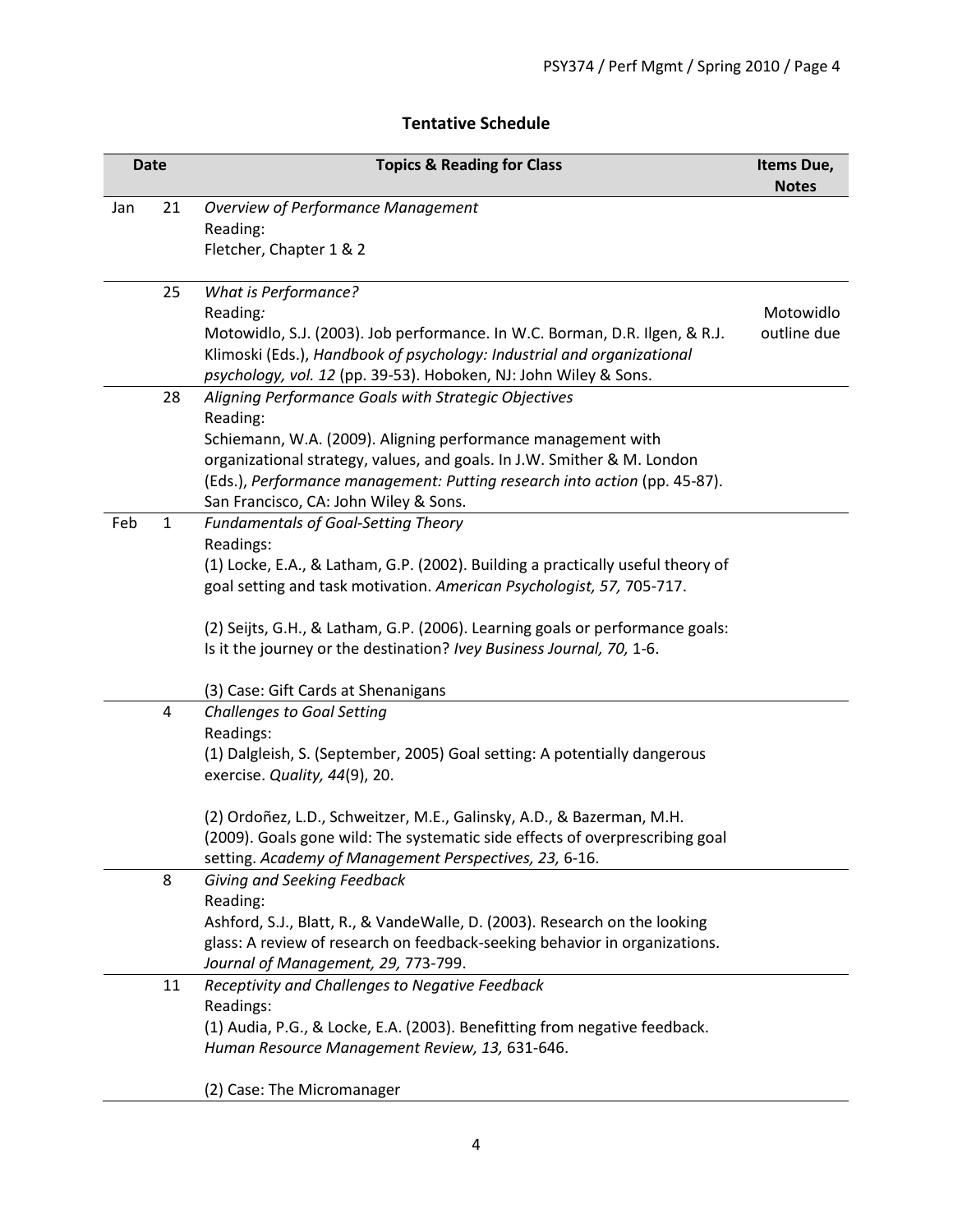|     | 15             | <b>Multisource Feedback</b>                                                     |             |
|-----|----------------|---------------------------------------------------------------------------------|-------------|
|     |                | Readings:                                                                       |             |
|     |                | (1) Fletcher, Chapters 6-7                                                      |             |
|     |                |                                                                                 |             |
|     |                | (2) Case: Rowe v. General Motors Corp.                                          |             |
|     | 18             | <b>Executive Coaching</b>                                                       |             |
|     |                | Reading:                                                                        |             |
|     |                | Hall, D.T., Otazo, K.L., & Hollenbeck, G.P. (1999). Behind closed doors: What   |             |
|     |                | really happens in executive coaching. Organizational Dynamics, 27, 39-53.       |             |
|     | 22             | <b>Mentoring &amp; Career Paths</b>                                             |             |
|     |                | Reading:                                                                        |             |
|     |                | Hegstad, C.D. (1999). Formal mentoring as a strategy for human resource         |             |
|     |                | development: A review of research. Human Resource Development                   |             |
|     |                | Quarterly, 10, 383-390.                                                         |             |
|     | 25             | Performance Appraisal Overview: Aims & Content<br>Readings:                     |             |
|     |                | (1) Fletcher, Chapters 3-4                                                      |             |
|     |                |                                                                                 |             |
|     |                | (2) Case: World-Class Bull                                                      |             |
| Mar | $\mathbf{1}$   | Performance Appraisal Overview: Aims & Content, Continued                       |             |
|     |                | Readings:                                                                       |             |
|     |                | (1) Fletcher, Chapters 3-4                                                      |             |
|     |                |                                                                                 |             |
|     |                | (2) Case: Elise Smart                                                           |             |
|     | $\overline{4}$ | Aligning Ratings and Rewards                                                    | Note:       |
|     |                | Readings:                                                                       | Content     |
|     |                | (1) Kerr, S. (1995). On the folly of rewarding A, while hoping for B. Academy   | covered on  |
|     |                | of Management Executive, 9, 7-14.                                               | midterm     |
|     |                |                                                                                 | exam ends   |
|     |                | (2) Case: The Best-Laid Incentive Plans                                         | here        |
|     | 8<br>11        | <b>Spring Break</b>                                                             |             |
|     | 15             | Legal Perspectives on Performance Appraisal                                     | Note:       |
|     |                | Readings:                                                                       | Content     |
|     |                | (1) Marin, D.C., Bartol, K.M., & Kehoe, P.E. (2000). The legal ramifications of | covered on  |
|     |                | performance appraisal: The growing significance. Public Personnel               | final exam  |
|     |                | Management, 29, 379-405.                                                        | starts here |
|     |                |                                                                                 |             |
|     |                | (2) Case: Gordy & Julio                                                         |             |
|     | 18             | <b>Midterm Exam</b>                                                             |             |
|     | 22             | <b>Broader Context of Performance Appraisal</b>                                 |             |
|     |                | Reading:                                                                        |             |
|     |                | Ferris, G.R., Munyon, T.P., Basik, K. & Buckley, M.R. (2008). The               |             |
|     |                | performance evaluation context: Social, emotional, cognitive, political, and    |             |
|     |                | relationship components. Human Resource Management Review, 18, 146-             |             |
|     |                | 183.                                                                            |             |